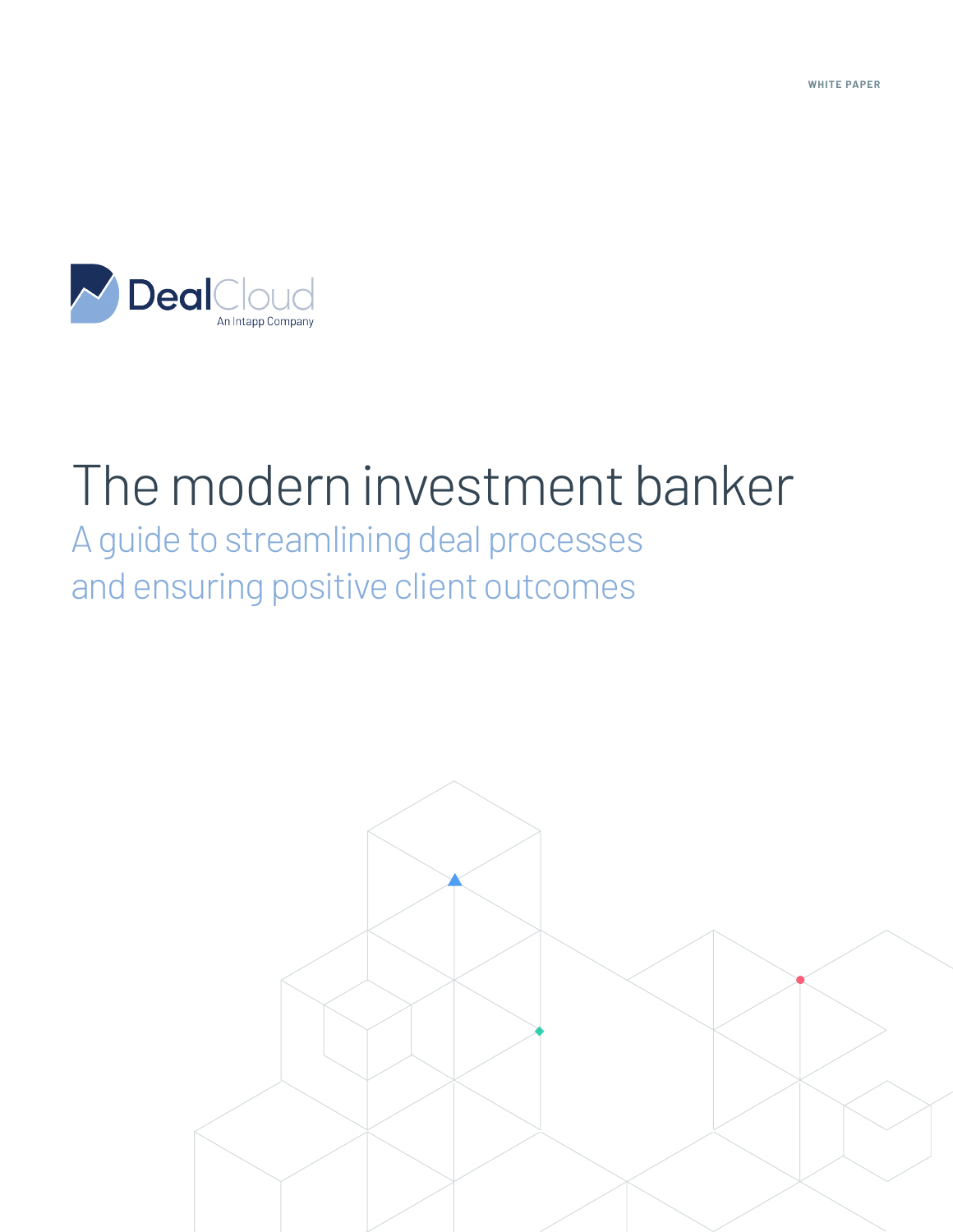

## Letter from the executive



Before cofounding DealCloud, I spent the start of my career in investment banking. During this time, I was excited to learn the ins and outs of corporate finance, mergers and acquisitions, and various business models. As excited as I was, I also recognized that the job of an investment banker is quite complex and inefficient. One particularly harsh truth struck me: More than 50% of deals don't close, or otherwise fall short of expectations.

From analyzing pre-mandate deal-dynamics through finding buyers, making the pitch, and closing the deal, there's a high likelihood for mistakes and failures in any transaction. Since most business owners only ever close one transaction in their lifetime — and often have no idea how intensive the process can be — the advisor has a critical responsibility to create a thorough yet streamlined process on the client's behalf. That, as any investment banker will tell you, is easier said than done.

As the responsibilities of an investment banking professional change, so does the market. Modern-day M&A advisors must understand a more diverse set of sectors and keep tabs on an increasingly fragmented buyer pool, all while maintaining business owners' trust and confidence.

In today's competitive environment, it's critical to understand the ways that the most successful and effective investment-banking firms are navigating the evolving marketplace, leveraging technology and data, structuring their teams, and marketing deals. We hope this white paper acts as a helpful guide to help you ensure the best outcomes for your clients.

- Ben Harrison, co-founder and chief revenue officer DealCloud, an Intapp company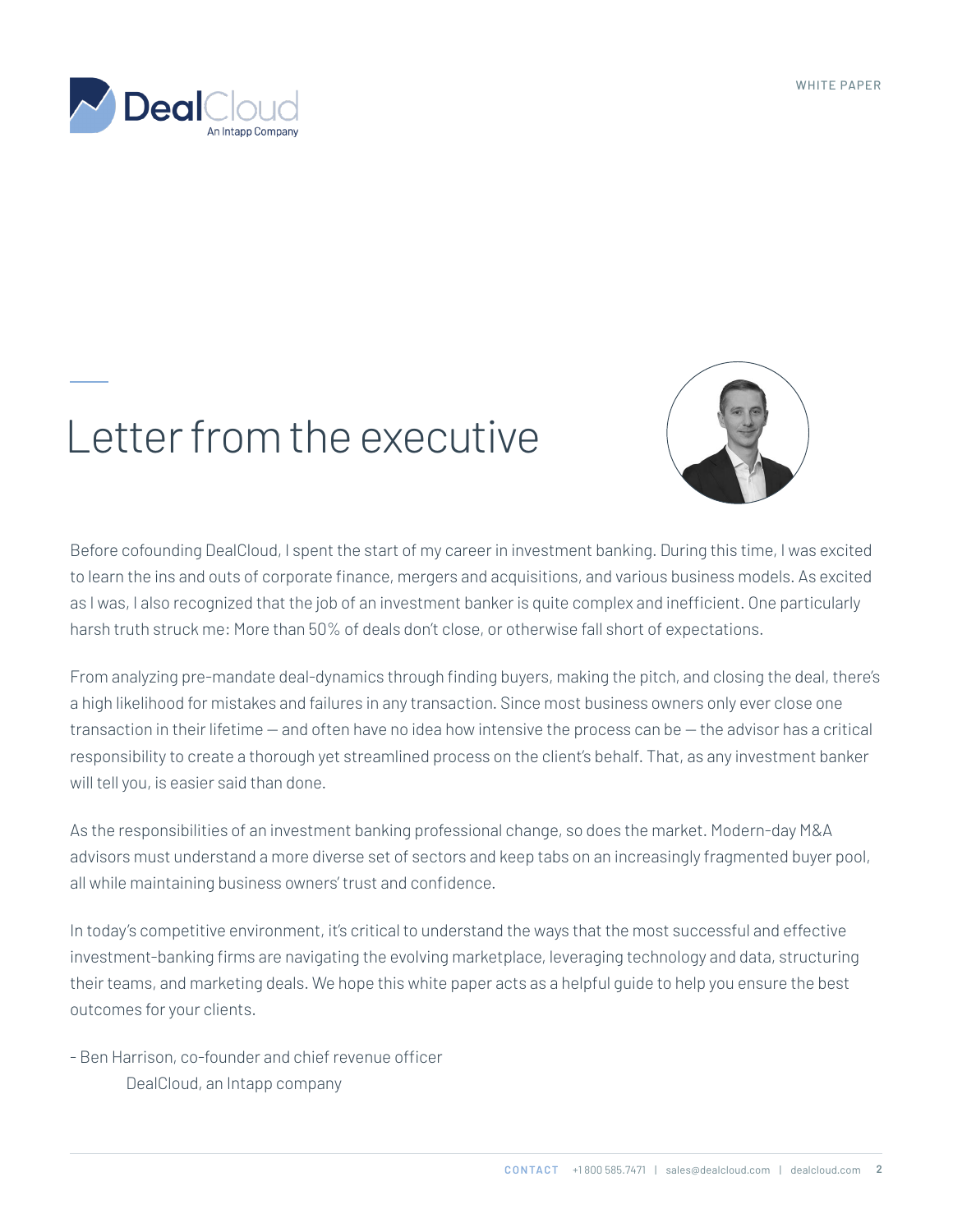

### **Contents**

| Letter from the executive | $\overline{2}$ |
|---------------------------|----------------|
| Introduction              | 4              |
| Market coverage           | 5              |
| <b>Talent and teams</b>   | 6              |
| The importance of data    |                |
| Effective deal marketing  |                |
| Conclusion                |                |
| The DealCloud difference  |                |

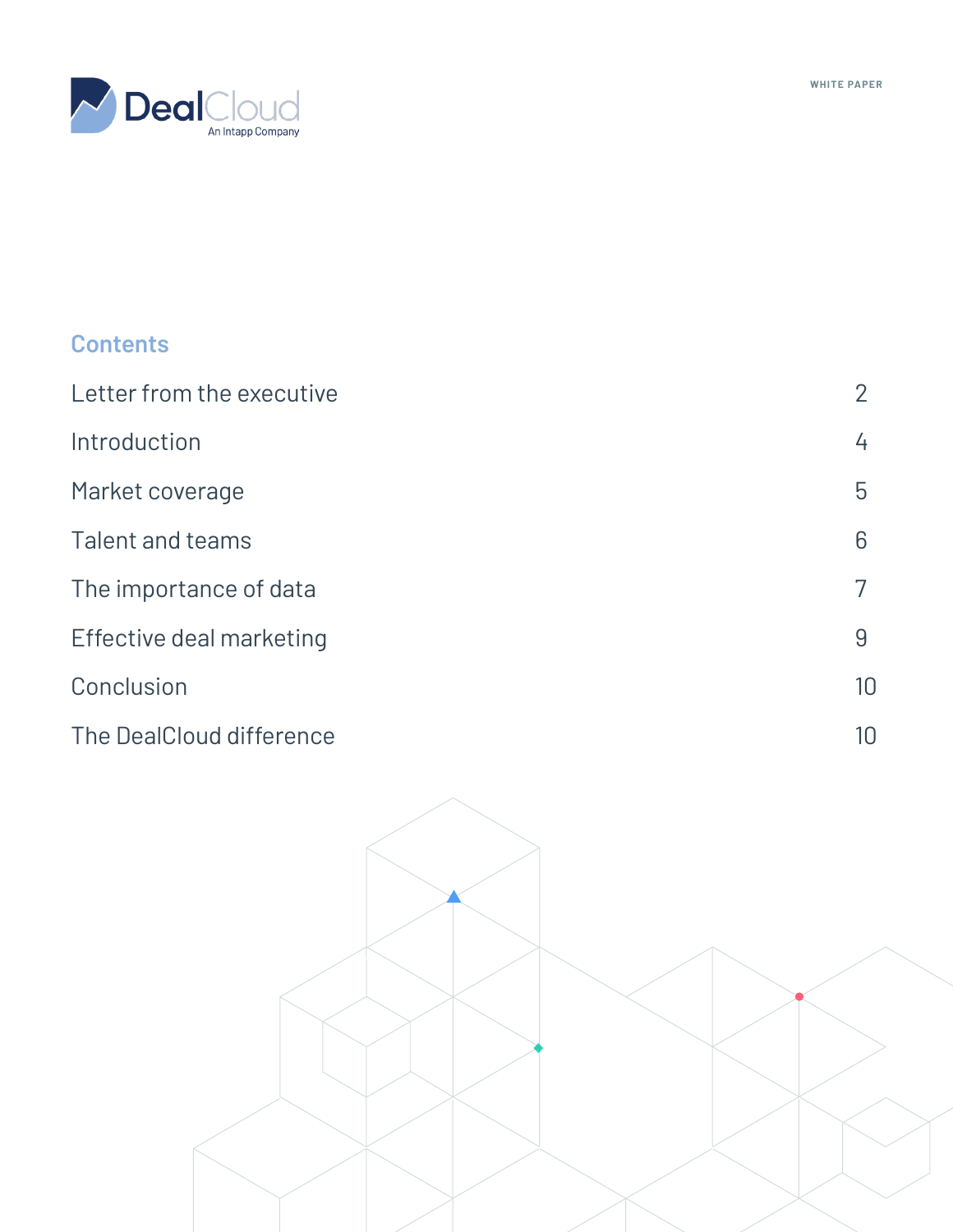



### Introduction

It's no secret that private equity's trend toward dry powder — that is, investors holding substantial amounts of cash or other highly liquid assets in reserve to take advantage of rapid investment opportunities — is here to stay. The supply of privately owned, family-backed, or well-performing businesses in the United States is grossly outnumbered by the demand for such assets. In fact, there's currently an estimated \$1.4 trillion in cash reserves — an all-time high level up 13% year-over-year. Dry powder, in combination with the fragmentation of lower-middle and middle-market buyer types, has caused complications for investment bankers and M&A advisors who sit squarely in the middle of the dealmaking process.

Even the most sophisticated investment banking firms are struggling to keep up with the number of entrants into the industry. Perhaps the most formidable new player is the strategic acquirers/corporations who continue to bring unmatched buying power to the negotiating table. In some cases, strategic acquirers are on the prowl outside of their core industries and sectors. Most people are likely familiar with Amazon's acquisition of Whole Foods, but would you have guessed that John Deere was the recent acquirer of a machine-learning company? Since it's not just Fortune 1000 companies seeking acquisitions anymore, private equity's share of deals is at an all-time low.

Meanwhile, all of the same complexities of an investment banker's day-to-day job, such as building and maintaining the seller's trust, coordinating NDAs and other legal requirements, as well as ensuring that the books are solid before going to market, remain. So, when an engagement is won, what is the first step? The emergence of various technologies has in many ways increased the average investment banking professional's likelihood of finding a buyer for their deal, but there is so much more to the process than that.

In this white paper, we will summarize the technology and productivity best practices that modern-day investment bankers and intermediaries follow as a means of managing this ever-changing market. We will also examine the ways these tips and tools increase access to the growing volume of players, impact overall efficiency, and promote more thoughtful deal process.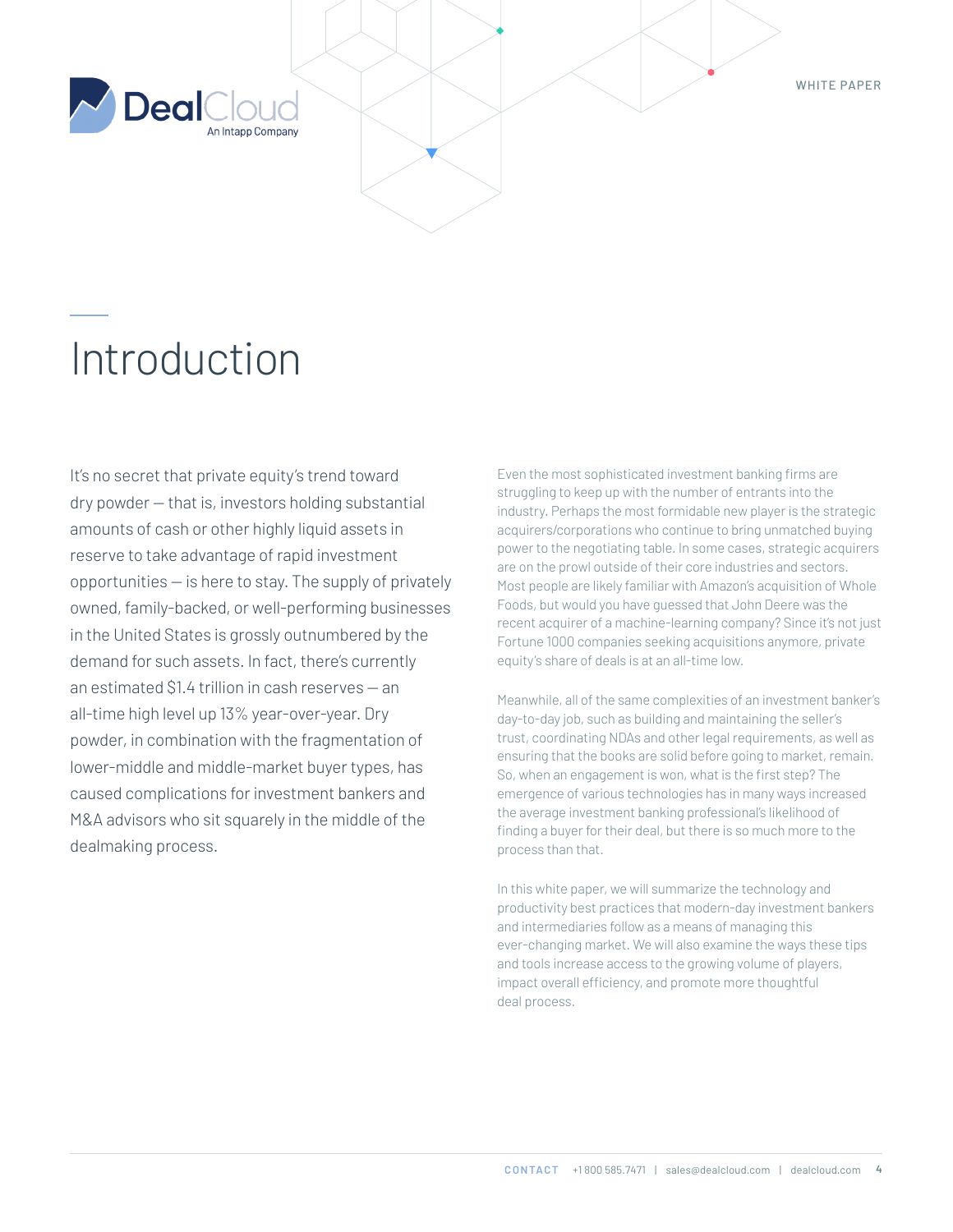#### **Market coverage**

Gone are the days of the simple buyer-seller-advisor deal. The showcases seem never-ending: After competing against potentially dozens of other intermediaries (including CPAs, main-street brokers, and law firms) to win an engagement, bankers are tasked with navigating vast investor/buyer pools.

#### **A deal process that used to look like this:**



**Now looks like this:**



The expanding orbit around investment bankers is more difficult to navigate than ever, especially because much of the industry's manual, time-intensive day-to-day activities — emails, phone calls, meetings, road shows, and conferences — remains the same. This makes investment bankers the target of constant investor phone calls and check-ins, and a high-priority meeting for buyers (and sellers) during conferences.

Aside from the business owners themselves, investment bankers are often seen as the most valuable players in a deal because of the way they weave the entire process together. Although some investment bankers may be able to successfully close deals by relying on years of experience and deeply rooted relationships, the most successful among them take a systematic approach to both inbound and outbound business development. This allows for a more holistic coverage model of potential buyers, not just the traditional ones like private equity firms.

#### **What is holistic coverage?**

Holistic coverage refers to bankers' pursuit of a complete understanding of the entire universe of buyers, not only for a particular deal but for every deal that their firms could potentially intermediate. With thousands of potential buyers in the market, even the largest investment banking teams struggle to achieve holistic coverage; smaller boutique firms feel lucky to cover a quarter of the market. But this doesn't have to be the case.

In an increasingly complex and fragmented dealmaking environment, holistic coverage is achieved when an investment bank casts a perpetually critical eye onto the following factors:

- How the firm spends its time
- What activities (e.g., email campaigns, calls, conferences) are most productive
- Which relationships are most fruitful
- Which previous deals have been the best fits for the firm
- Which deal-marketing activities help build further coverage
- Which sponsors have been contacted for prior deals, and why they engaged or passed
- Which relationships can be triangulated (i.e., used as links to new deals or relationships)

#### **Holistic coverage starts with strong technology infrastructure**

Today's top firms, when compiling the initial list of acquirers, evaluate several variables, including whether the company had ever pursued an acquisition in this industry, its past behavior in prior deals, and whether there is a real angle to help management teams achieve their goals. Harnessing these analytics is key to bankers' ability to generate premium outcomes for their clients. The most successful firms are those who embrace this trend, invest in the technology to support these efforts, and learn to work smarter rather than harder.

*Working in traditional ways is often slower and less efficient than adopting new technology, even if the old process previously yielded successful results*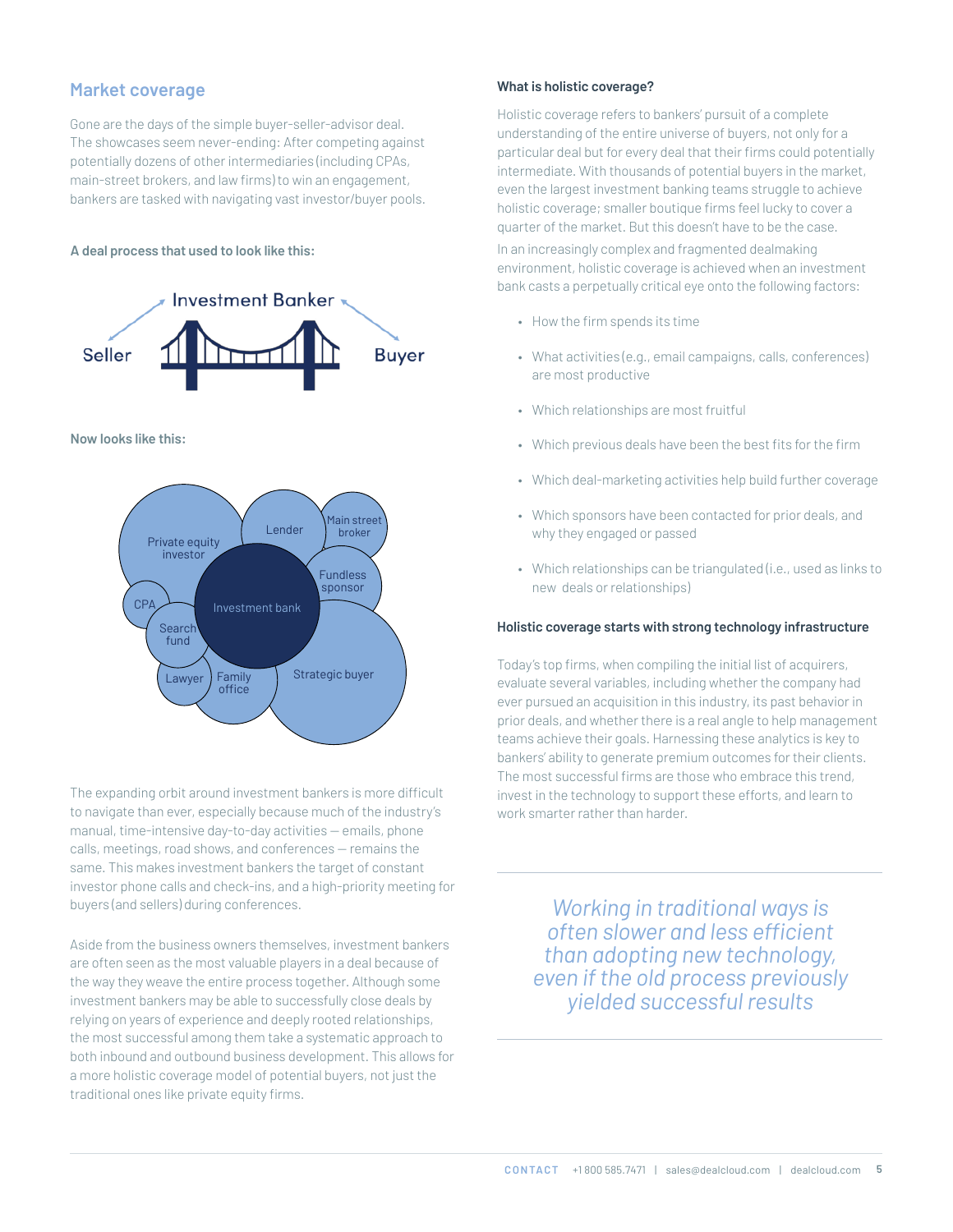#### **Talent and teams**

There are a few different approaches to dividing and conquering responsibilities to achieve holistic coverage, each of which comes with its own merits and disadvantages:

| <b>Organizational structure</b>         | <b>Pros</b>                                                                                                                                                                                                                              | Cons                                                                                                                                                                                                                                                                                               |
|-----------------------------------------|------------------------------------------------------------------------------------------------------------------------------------------------------------------------------------------------------------------------------------------|----------------------------------------------------------------------------------------------------------------------------------------------------------------------------------------------------------------------------------------------------------------------------------------------------|
| <b>Division by industry</b>             | Helps maintain deep relationships with<br>buyers with industry expertise<br>Encourages team members to become<br>experts in a given area<br>Allows team members to attend<br>industry-specific events conferences                        | Complicates the rules of engagement<br>when encountering generalist buyers<br>and investors<br>Discourages other team members from<br>learning about the industry<br>Creates confusion when dealing with<br>$\bullet$<br>hybrid technologies, such as medical<br>technology or commodity logistics |
| Division by region                      | Helps maintain deep relationships with<br>buyers in certain locations<br>Focuses your team's time on local<br>$\bullet$<br>economies<br>Allows team members to attend<br>more location-specific events and<br>conferences                | Causes some regions to be left out or not<br>receive as much attention                                                                                                                                                                                                                             |
| <b>Division by client</b><br>engagement | Lets your team members form extremely<br>close relationships with clients<br>Allows greater referral networks to<br>flourish                                                                                                             | Heightens the chance of departing team<br>members taking relationships with them<br>Raises the possibility of losing<br>institutional knowledge about the<br>industry and its business complexities<br>when team members leave                                                                     |
| No division                             | Allows your team to assign roles and<br>responsibilities on an ongoing, flexible<br><b>hasis</b><br>Encourages the emergence of a merit-<br>based system<br>Helps the team view ownership of<br>$\bullet$<br>projects and as a team goal | May cause adjustment difficulties for<br>team members who have only had<br>experience with other organizational<br>structures                                                                                                                                                                      |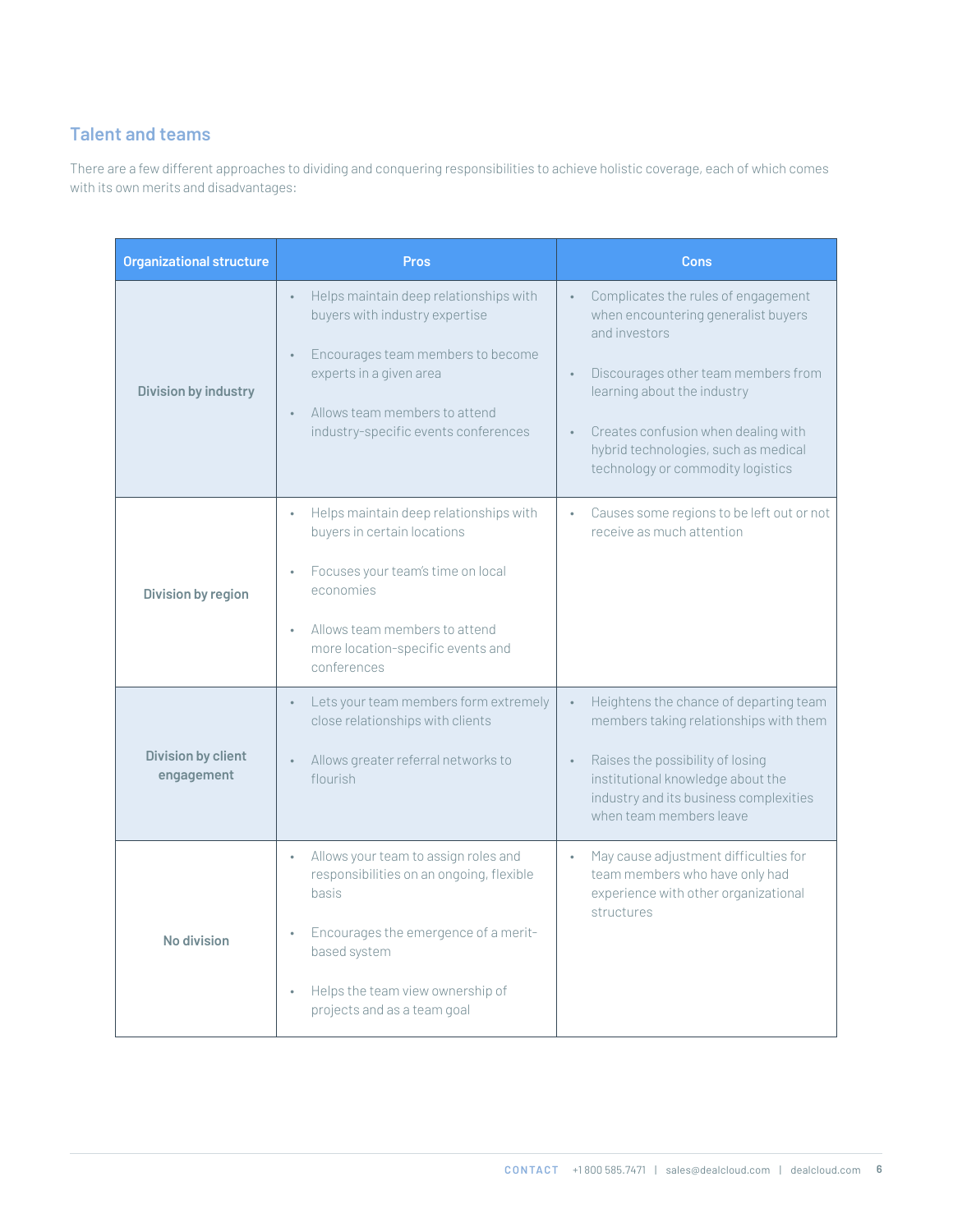Ideally, your firm would find an appropriate organizational structure, or perhaps some balance of all of the above scenarios. Some deals call for deep industry knowledge, and specialization is the key to a closed deal; for others, relationships reigns supreme. Simply put, the firm and its team members need to remain nimble and accept change as reality.

Regardless of structure, business development efforts need to be organized, consistent, and supported by the right types of technology. Additionally, your firm should have an eye for appropriate personality traits and characteristics during recruitment and hiring processes. Without the right mix, the firm will fail to provide the best possible outcomes for clients.

A few simple ways modern investment banking teams remain nimble include:

- Defining market coverage strategy clearly
- Referencing market coverage strategy in internal meetings
- Establishing success metrics, such as number of closed deals, number of new relationships made, or relevant and measurable statistics in order to gauge overall program health
- Using success metrics as a catalyst for revisiting market coverage strategy regularly (quarterly, monthly, or as needed) to ensure it remains optimally effective
- Hosting regular team meetings to ensure cross-team communication and encourage deal-to-deal synergies
- Encouraging and mandating the use of technology to track business-development efforts and deals
- Strengthening new-hire onboarding processes by adding comprehensive systems-specific training (e.g., email platforms, CRM, data repositories)

#### **The importance of data**

Plain and simple, relying on your own data no longer provides full coverage of the market. In reality, the top of the funnel is much wider (and grows wider every day, with new entrants into the market) than it was 10 years ago. Investment banks need to integrate market intelligence with their own data in order to properly qualify buyers and investors for their clients.

Choosing data providers is an incredibly important decision. Although data providers such as Hoovers and Data.com offer very large volumes of contacts, their relevance to the private equity and investment space is less than clear. Data providers such as DataFox, a driver of private company sourcing for investment professionals, and Sutton Place Strategies (SPS), an award-winning provider of actionable data for private equity and M&A professionals, are led by industry veterans and focus solely on private capital markets.

Whichever vendors you choose, avoid the pitfall of thinking of data as a solution in and of itself. Rather, when members of your team use software to make data (both proprietary and purchased) actionable, that data becomes critical to business-development and deal-sourcing efforts.

*Use technology to transform proprietary and third-party data into actionable intelligence*

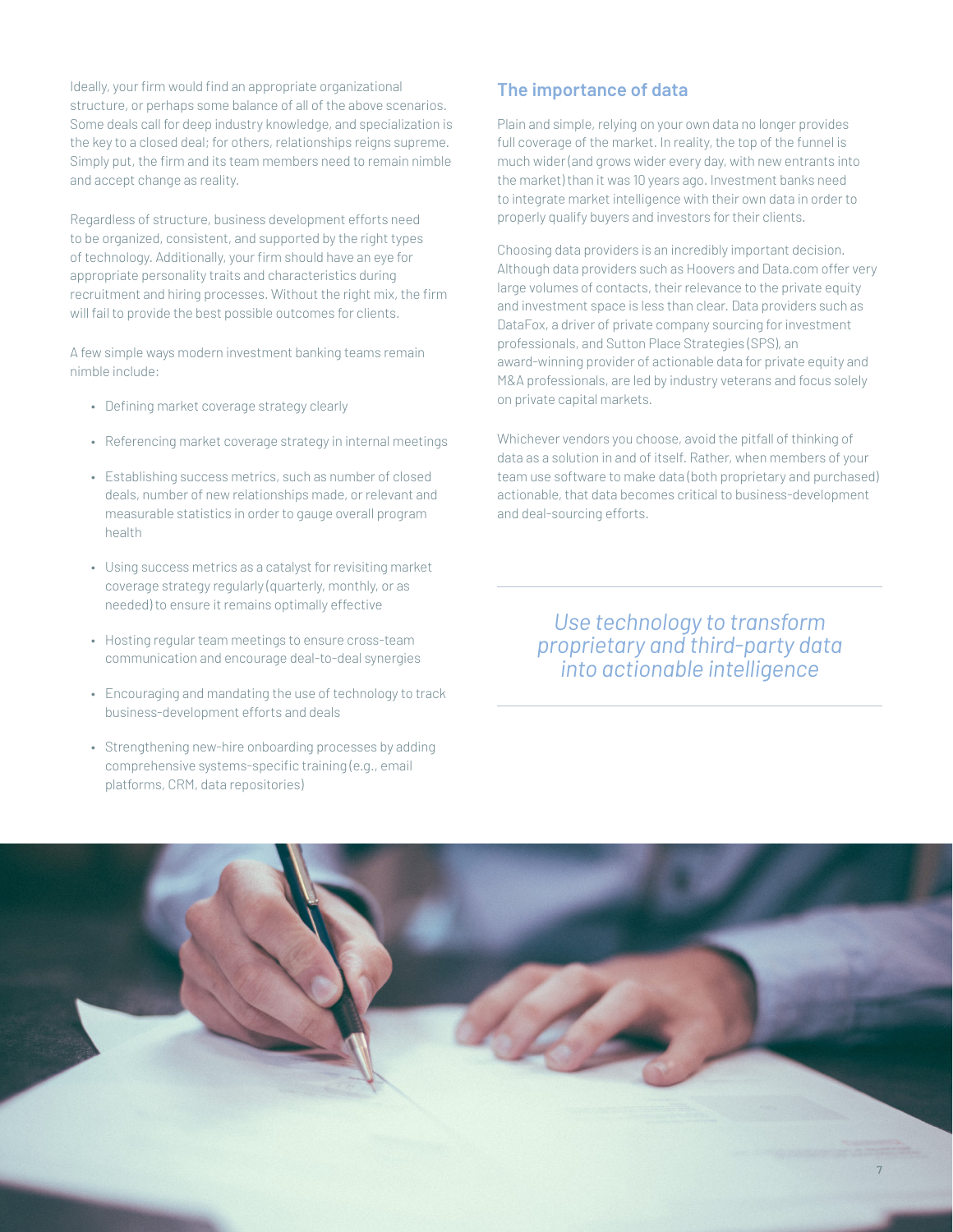#### **Transforming data into actionable intelligence**

Here's one example: Combining a closely-held data source of, say, private equity buyers in the manufacturing industry with a purchased list covering same category is only useful if it includes actionable data. Examples of actionable data include buyers' EBITDA minimums, as well as information about which portfolio companies are acquisitive, which may be sold in the years to come, and which sub-industries are of keen interest.

These types of insights aren't necessarily available in off-the-shelf lists; they require a focused set of inputs and regular maintenance in order to be successful. Once implemented, however, these insights can be used for predictive analytics, and can help your firm structure everyday activities with data-supported actions aligned to your business-development goals and objectives.

Here are a few simple steps for setting up an actionable data framework at your firm:

#### **1. Collect regularly**

The first step to creating actionable data is to make sure that every touchpoint is logged. Although you may not think that your golf outing or conference attendance is valuable, it may eventually be the missing link. Get your team in the habit of logging every type of business-development activity in your CRM so that no data can be overlooked.

#### **2. Store accurately**

It's important that your records remain clean and that your team regularly weeds out superfluous data that could potentially clog your CRM. Thoroughly reviewing data can be taxing on your team's time and resources, but it's important to complete blank fields and remove duplicates. In the weeks leading up to implementation, even one hour of data cleansing per day can significantly reduce the amount of dirty data in your CRM.

#### **3. Hypothesize wisely**

Every firm has deals that they're particularly proud of. Considering yours, what were the business-development activities that helped lead to that deal closing successfully? (If you don't have this information logged in a CRM, jot down as many details as you and your team can remember.) Take those activities and turn them into a hypothesis: "I think that if we do more of X, we will probably achieve Y."

#### **4. Test effectively**

Put your hypothesis to the test, starting small. Consider running an experiment, such as: "If our firm's team members attend five new healthcare industry events in the next six months, I expect we will gain more than 50 new high-quality buyer prospects." Be sure to clearly define the hypothesis including a time frame and as many metrics as you can confidently support. Also, be sure to state a specific goal, such as: "In six months, I want to run a report that shows me five new healthcare buyer contacts I can introduce to Project Falcon."

Harvesting more insights from your data can yield tremendous returns for your firm, but that's only possible when you have buy-in across your team. Make a concerted up-front effort to train team members on the importance of proper data inputs so that the outputs become even more impactful over time.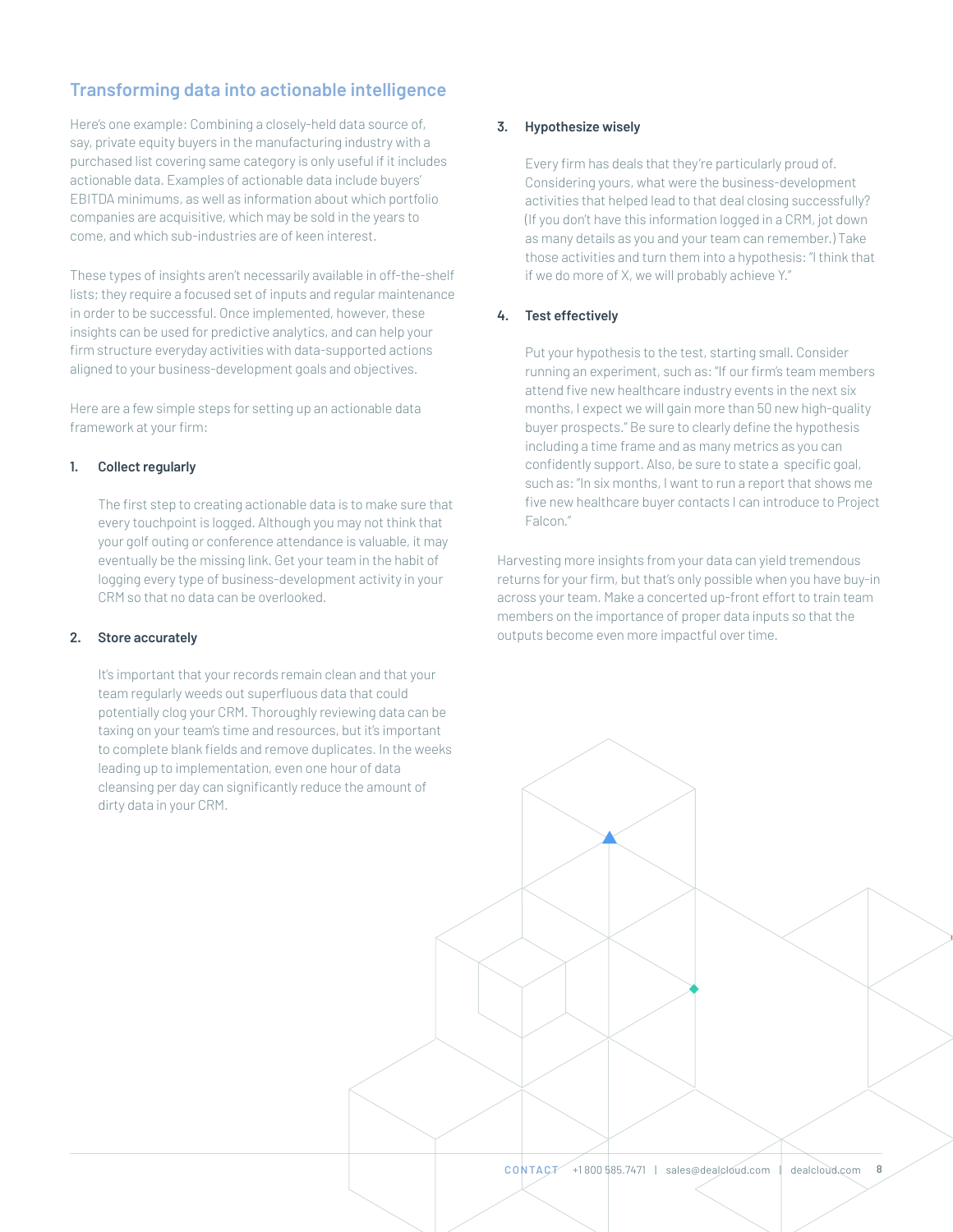#### **Effective deal marketing**

As mentioned earlier, there are many reasons that deals fall apart: a difficult company or industry fundamentals, large valuation gaps between buyer and seller, low internal rates of return, and lack of attractive exit opportunities. Though some of these issues are unavoidable, investment bankers hold a great deal of power both in steering the deal process in the right direction and in defining the goals of the client early on.

The goal of marketing a deal should not only be to define the company's stature in the market, or in a given industry. The goal should be to clarify the business's full financial picture, its deal motivations, its pre-and post-deal management structures, as well as other key considerations regarding the post-deal transition. Even if your firm doesn't employ a dedicated marketing manager, the following tried-and-true tactics are extremely effective in helping your firm make a great impression with everyone — your client, your existing contacts, and even potential buyers who pass on the deal.

#### **1. Do your research**

Given the competition in the market and demands from limited partners, both specialist and generalist buyers are bidding on more deals that are outside their typical strike zones. Successful bankers find ways to weed through these types of buyers by having their entire teams gain deeper sector understanding.

A broad knowledge base can act as your first line of defense in protecting clients' best interests. Using your knowledge of the industry, the client's motivations, and the deal itself, you need to thoughtfully craft a list of buyers that clearly demonstrates your expertise. When doing so, go deeper than stating the firm. Identify individuals on the buy side with particularly relevant experience.

#### **2. Track your "no"s**

In the first few weeks of marketing a deal, be sure to track even those buyers who opt to pass. Although a "yes" is great, a "no" offers another valuable data point. When a buyer declines a deal, the advisor has an opportunity to gather feedback that could help the business make corrections or adjustments. A negative response also provides the bank with deeper insights on buyers' investment criteria, which can be used to inform future transactions.



#### **3. Keep the clients informed**

Although it seems simple enough conceptually, keeping clients informed can prove quite challenging in practice. A deal's first weeks and months on the market involves so many moving parts that, from time to time, the client can be left in the dark. Its critical to establish best practices — including regular calls and meetings to communicate progress.

#### **4. Tighten up your paperwork**

The analyst team may not necessarily be sitting at the negotiating table, but they're often helping with the issuance of nondisclosure agreements and other important deal paperwork. If you're a lean firm, you may not even have these resources available to you. The most sophisticated and well-respected investment banks are those that not only execute on these processes in a timely and concise manner but that also track the exchange of documents in real time. With the help of technology, it's extremely easy for investment bankers to quickly identify each buyer's progress through the deal-paperwork stages.